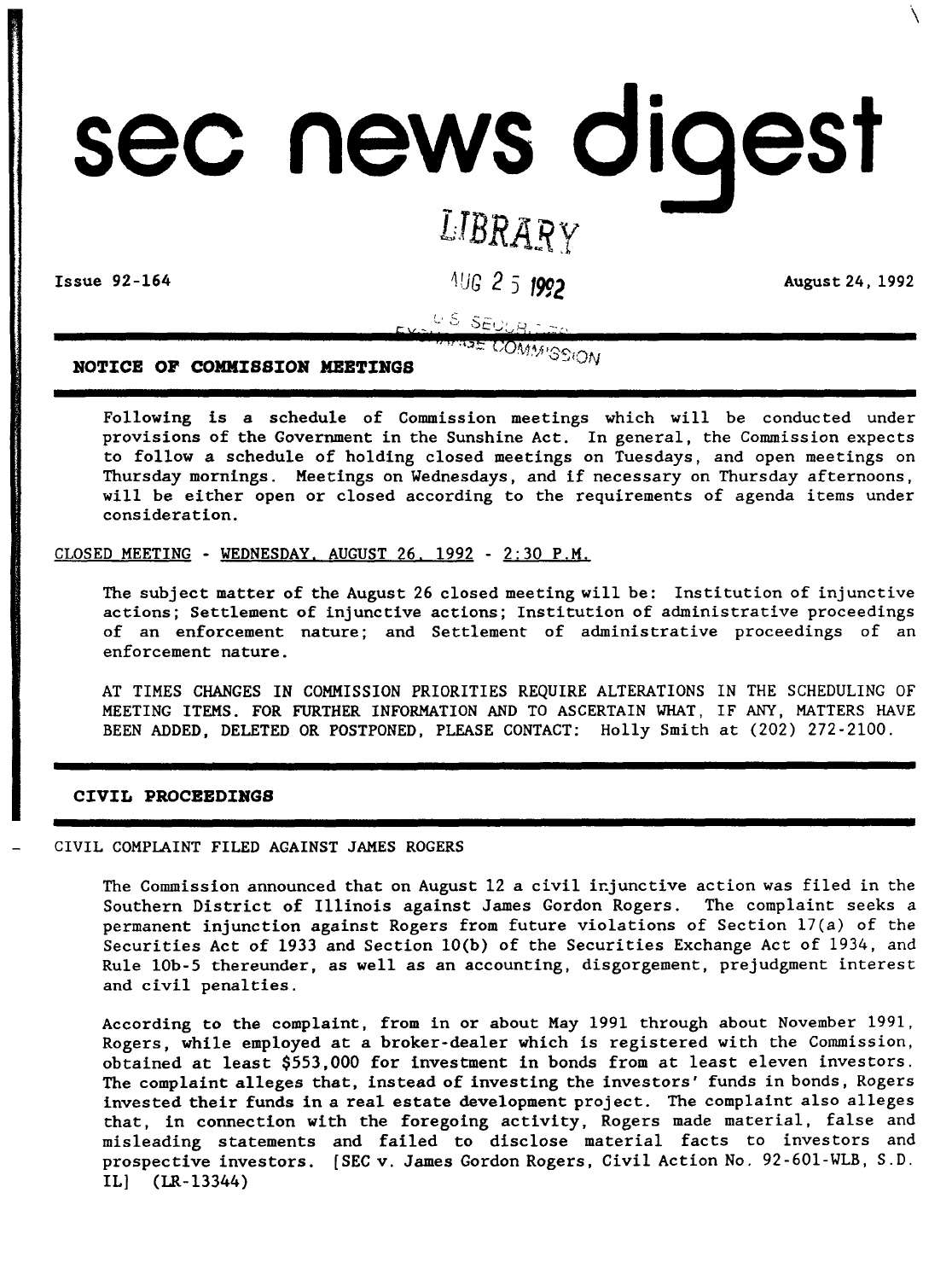SUPERIOR RESOURCES, INC., INVESTMENT BANKERS CORPORATION (f/k/a VERTEX INFORMATION, INC. AND DWIGHT MENSINGER ENJOINED

The Commission announced that on July 24, 1992 the Honorable John C. Coughenour, U.S. District Judge for the Western District of Washington, permanently enjoined Superior Resources, Inc., Investment Bankers Corporation (f/k/a Vertex Information, Inc.) and Dwight H. Mensinger. The injunction was entered by default against these defendants for failure to answer the Commission's complaint and enjoins them from further violations of the antifraud and the registration provisions of the federal securities laws. The court also ordered Mensinger to disgorge \$87,247.54 in ill gotten gains derived from the conduct alleged in the Commission's complaint.

The Commission's June 6, 1991 complaint alleges that Superior, Vertex and Mensinger, Superior's and Vertex's chief executive officer, substantially participated in the unregistered distribution of the securities of Superior and Vertex. In the distribution and sale of these securities, according to the complaint, Superior, Vertex and Mensinger disseminated material misrepresentations and omitted material facts regarding the financial condition and the business operations of Superior and Vertex. [SEC v. Superior Resources, Inc., et al., USDC W.D. Wash., Civil Action No. C9l-786C, June 6, 1991] (LR-13346)

#### STANLEY LANGSMAN ENJOINED

The Commission announced that on June 11, 1992 the U.S. District Court for the Western District of Washington entered a Final Judgment of Permanent Injunction by Default against Stanley Langsman of London, England enjoining him from further violations of the antifraud provisions of the federal securities laws. Langsman was also ordered to disgorge \$3,501,811, plus prejudgment interest of \$563,401.

The Court found that Langsman, as the sales manager of Growth Capital Securities, Inc., located in San Jose, Costa Rica, defrauded United States investors by causing salespersons to solicit investments in certain Canadian securities which he knew Growth Capital did not intend to deliver, by intentionally causing salespersons to make various misrepresentations to potential investors concerning those securities, and by taking other actions in furtherance of Growth Capital's scheme to defraud United States investors. [SEC v. Growth Capital Securities, Inc., et al., C90-387, W.D. WA] (LR-l3347)

FINAL JUDGMENT OF PERMANENT INJUNCTION AND OTHER RELIEF ENTERED AGAINST JOEL NADEL, NEWSLETTER MANAGEMENT CORPORATION, DEVONSHIRE FINANCIAL CORPORATION, THE ROYAL SOCIETY OF LIECHTENSTEIN, S.A., UNITY PUBLISHERS CORPORATION, AMERICAN STOCK MARKET PUBLICATIONS, INC. AND DIRECT MARKETING INVESTMENTS, INC.

The Commission announced that on June 23, 1992 the Honorable William J. Zloch, U.S. District Judge for the Southern District of Florida, entered a Final Judgment of Permanent Injunction and Other Relief (Final Judgment) against Joel Nadel, Newsletter Management Corporation, Devonshire Financial Corporation, The Royal Society of Liechtenstein, S .A., Unity Publishers Corporation, American Stock Market Publications, Inc. and Direct Marketing Investments, Inc. (collectively, defendants) of Boca Raton, Florida.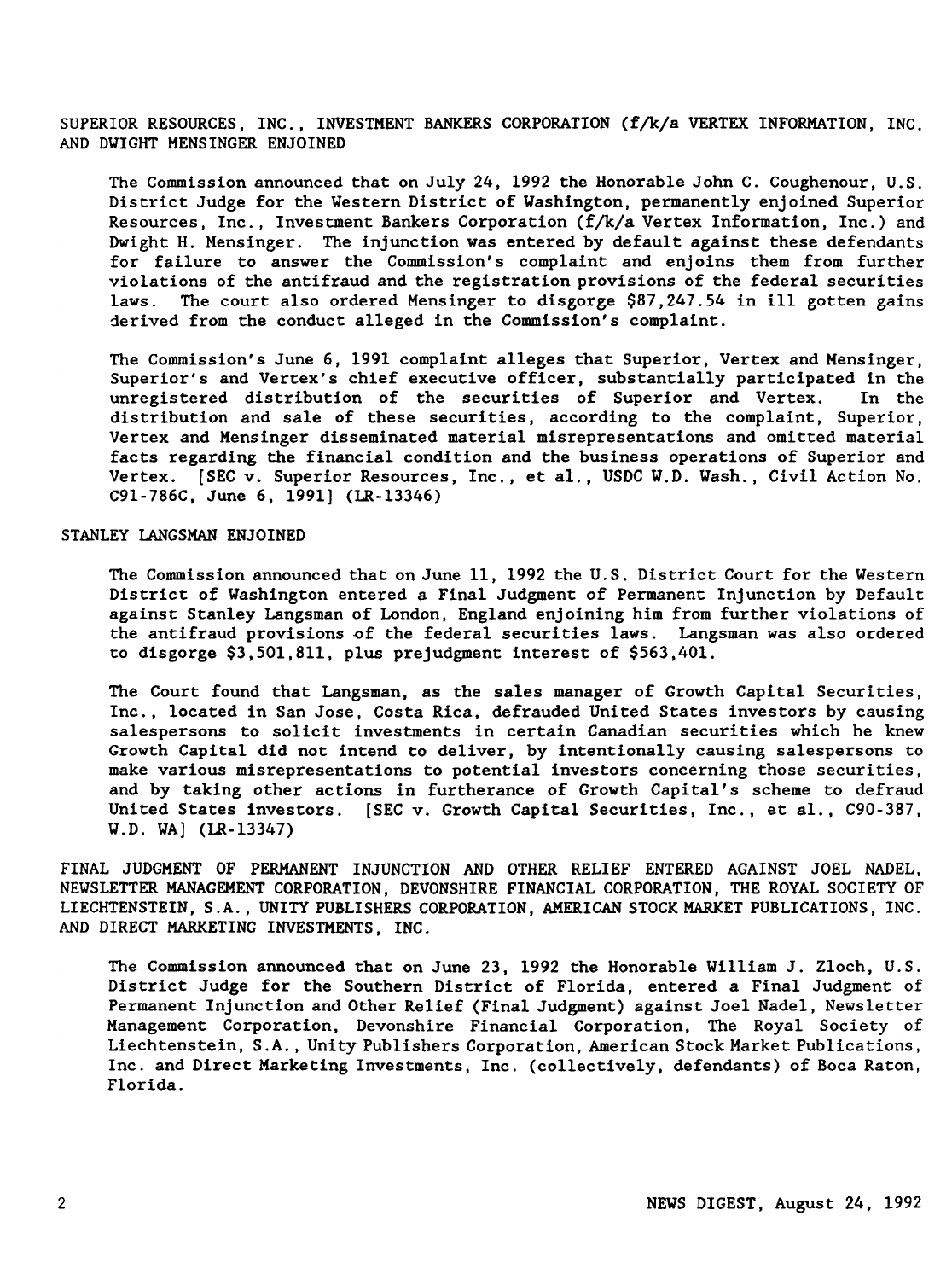The Final Judgment enjoins the defendants from further violations or aiding and abetting, directly or indirectly, violations of Section 17(b) of the Securities Act of 1933. Defendants, jointly and severally, paid \$100,000 to the Commission pursuant to the Final Judgment.

The Commission's complaint alleges, among other things, that from approximately August 1986 to January 1988, defendants touted or aided and abetted the touting of securities in financial newsletters without disclosing the receipt of compensation from issuers. underwriters or dealers of the security, in exchange for the touting. [SEC v. Joel Nadel, et al., Civil Action No. 90-640l-CIV-ZLOCH, S.D. Fla.] (LR-13348)

CIVIL ACTION AGAINST CHARLES KEATING, JR., ROBERT KIELTY, ANDREW LIGGET, ROBERT WURZELBACHER, JR., JACK ATCHISON, JAMES UPCHURCH, CHARLES KEATING, III AND DAVID PAUL

The Commission announced that Robert Wurzelbacher, Jr., one of the defendants in the civil injunctive action brought against Charles Keating, Jr. and nine other individuals on December 12, 1991 consented, without admitting or denying any of the allegations in the complaint, to the entry of a Final Judgment of Permanent Injunction against future violations of Section l7(a) of the Securities Act of 1933, Sections  $10(b)$ ,  $13(a)$  and  $13(b)(2)(A)$  of the Securities Exchange Act of 1934, and Rules 10b-S and 13a-13 thereunder. The action relates to the operations of American Continental Corporation and its former subsidiary, Lincoln Savings and Loan Association. [SEC v. Charles Keating, Jr., Robert Kielty, Andrew Ligget, Robert Wurzelbacher, Jr., Jack Atchison, James Upchurch, Charles Keating, III and David Paul, Civ. Action No. 91- 6785, SVW, Bx, C.D. Cal.] (LR-13349)

#### **CRIKINAL PROCEEDINGS**

#### TAX PLANNER-PROMOTER INDICTED

The Commission announced on August 11 the return of a three-count indictment against Charles R. Crowell of Haltom City, Texas. Crowell was indicted for violations of the antifraud provisions of the federal securities laws, interstate transportation of funds obtained by fraud and money laundering. The charges carry a maximum penalty of 35 years imprisonment and a \$520,000 fine.

The charges against Crowell arise from his operation of Abacus & Associates, <sup>a</sup> Haltom City, Texas, tax preparation service, and an associated limited partnership. It is alleged that, as part of his tax preparation services, Crowell convinced clients to invest in a limited partnership he controlled and directed, for the purported purpose of establishing and funding a pension plan. Among other things, it is alleged that Crowell promised these clients they could both defer income tax liability and obtain future profits from investments Crowell would make on behalf of the partnership. The indictment alleges that, contrary to the representations made to these clients, Crowell diverted the funds to his own uses.

A warrant for Crowell's arrest was issued by U. S. District Judge Terry Means immediately upon return of the indictment. [U.S. v. Charles R. Crowell, USDC ND/TX, Fort Worth, 492CR-139-A] (LR-13343)

 $\setminus$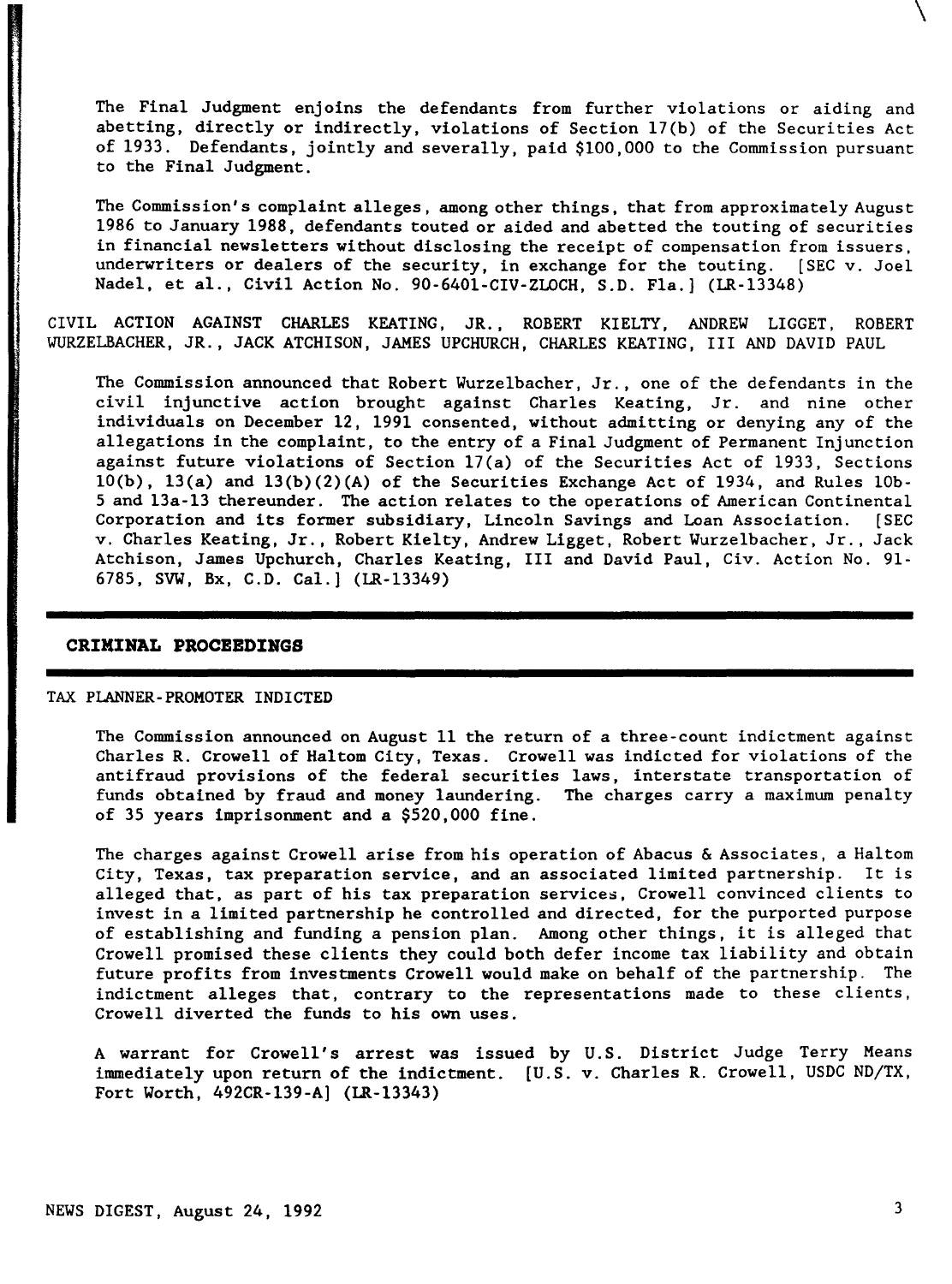#### OTIS JOHNSON III PLEADS GUILTY

The Commission and Michael J. Norton, U.S. Attorney for the District of Colorado, announced that on July 20, 1992 Otis C. Johnson III (Johnson) of Denver, Colorado, pleaded guilty to two criminal informations. The first information, filed May 20, 1992, charged violation of 18 U.S.C. § 371, conspiracy to commit mail fraud and securities fraud in the purchase and sale of the securities of Corporate Quest, Inc. (Corporate Quest). The second information, filed July 20, 1992, charged violation of 18 U.S.C. § 371, conspiracy to commit mail fraud, wire fraud, and interstate transportation of stolen property, in the purchase and sale of the securities of United Financial Operations (United Financial).

Johnson admitted in his plea agreement that in 1987 and 1988 he participated in schemes to manipulate and conduct fraudulent transactions in the securities of United Financial and Corporate Quest. Johnson also admitted that he and co-conspirators conducted prearranged trades through controlled and nominee accounts and paid for the trades in Corporate Quest's securities with worthless checks totalling approximately \$313,000. As a result of the co-conspirators' activities, four brokerage firms lost approximately \$262,000.

Johnson is scheduled to be sentenced on September 21, 1992 at 9:00 a.m. [U.S. v. Otis C. Johnson III, Criminal Action No. 92-CR-18l, U.S.D.C. Colo.] (LR-13345)

#### **HOLDING COMPANY ACT RELEASBS**

THE CONNECTICUT LIGHT AND POWER COMPANY; EUA POWER CORPORATION

> An order has been issued authorizing a proposal by The Connecticut Light and Power Company (CL&P), a public-utility subsidiary company of Northeast Utilities, a registered holding company, and EUA Power Corporation (EUA Power), a debtor in possession under Chapter 11 of the Bankruptcy Code and a public-utility subsidiary company of Eastern Utilities Associates, a registered holding company. CL&P proposes to make monthly advances through February 28, 1994, in an aggregate amount not to exceed \$13.2 million outstanding at anyone time, in favor of EUA Power as beneficiary, for certain expenses, including EUA Power's share of the costs relating to the Seabrook Nuclear Power Plant. The United Illuminating Company, an exempt public utility holding company, will also make advances up to \$8.8 million. (ReI. 35-25609)

# GULF POWER COMPANY

A supplemental order has been issued authorizing a proposal by Gulf Power Company, in connection with the issuance of \$25 million principal amount of proposed new first mortgage bonds having a term of five years, that it have the flexibility to deviate from the Commission's Statement of Policy Regarding First Mortgage Bonds (HCAR No. 13105, February 16, 1956, as amended by HCAR No. 16369, May 8, 1969) in respect of redemption and refunding provisions. Gulf considers that cost savings may be realized if it prohibits redemptions of new first mortgage bonds of such series for a specified period of time (including as long as the life of any series of new first mortgage bonds) . (ReI. 35-25610)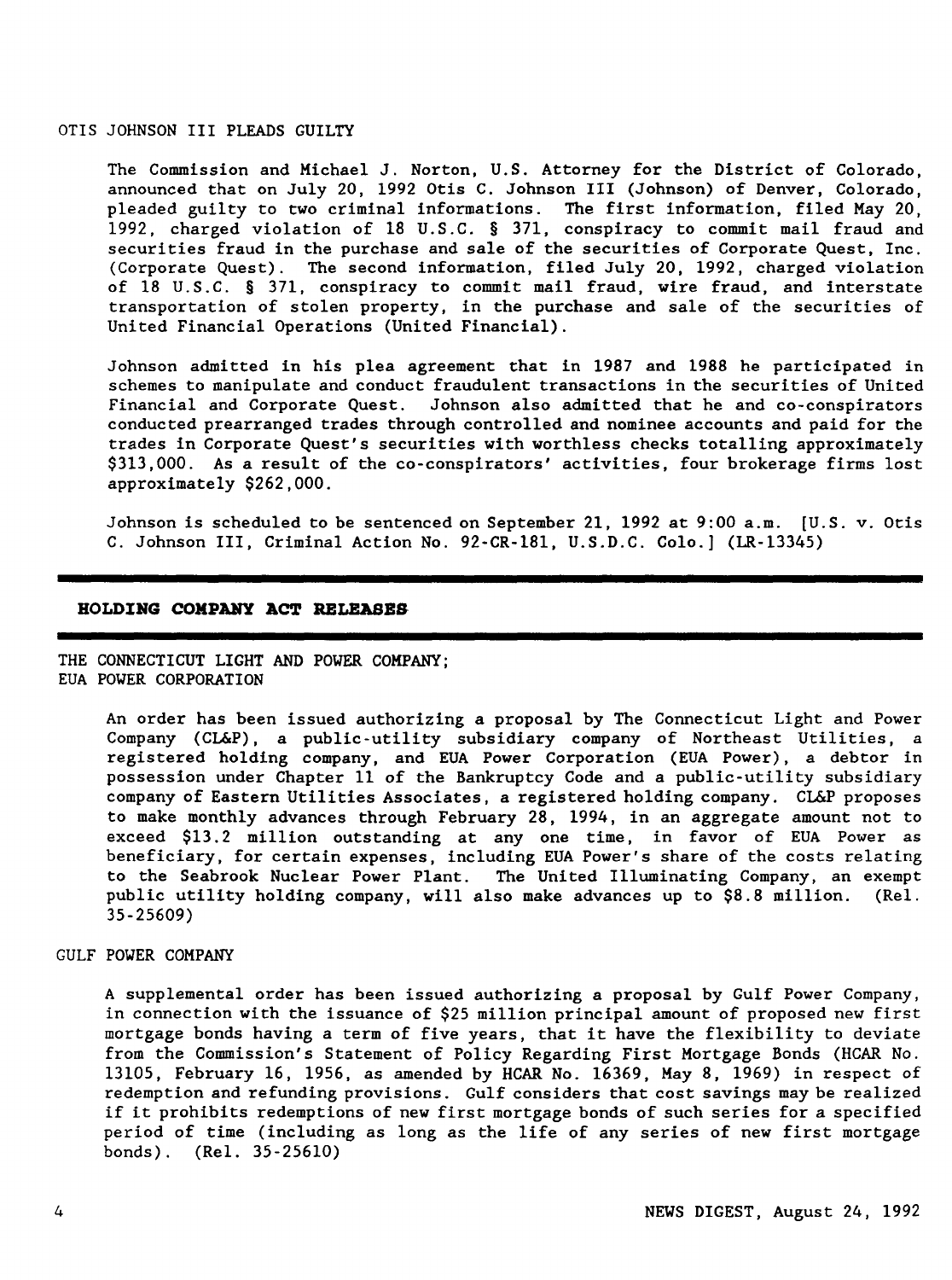#### SECURITIES ACT REGISTRATIONS

in the following of the following of the following of the following of the following of the following of the f<br>In the following of the following of the following of the following of the following of the following of the f I

I

The following registration statements have been filed with the SEC under the Securities Act of 1933. The reported information appears as follows: Form, Name, Address and Phone Number (if available) of the issuer of the security; Title and the number and/or face amount of the securities being offered; Name of the managing underwriter or depositor (if applicable); File number and date filed; Assigned Branch; and a designation if the statement is a New Issue.

- S-18 SHUFFLE MASTER INC, 10921 VALLEY VIEW RD, EDEN PRAIRIE, MN 55344 (612) 943-1951 1,469,010 (\$1,724,897> COMMON STOCK. UNDERWRITER: KENNEDY MATHEWS LANDIS HEALY & PECORA. (FILE 33-50720-C - AUG. 10) (NEW ISSUE)
- S-1 TRANSWORLD HOME HEALTHCARE INC, 11 SKYLINE DRIVE, HAWTHORNE, NY 10532 (914) 345-8880 - 4,000,000 (\$27,200,000) COMMON STOCK. UNDERWRITER: RAS SECURITIES CORP. (FILE 33-50876 - AUG. 14) (BR. 5 - NEW ISSUE)
- S-1 JUST TOYS INC, 200 FIFTH AVE, TOY CENTER NORTH STE 903, NEW YORK, NY 10010 (212) 645-6335 - 1,150,000 (\$13,800,000) COMMON STOCK. UNDERWRITER: GERARD KLAUER MATTISON & CO INC, GRUNTAL & CO INC. (FILE 33-50878 - AUG. 14) (BR. <sup>12</sup> - NEW ISSUE)
- COREL CORP, 1600 CARLING AVE, OTTAWA ONTARIO CANADA KIZ 8R7, (613) 728-8200 -2,357,500 (\$38,762,958) FOREIGN COMMON STOCK. UNDERWRITER: MORGAN STANLEY & CO INC, PACIFIC GROWTH EQUITIES, ROBERTSON STEPHENS & CO. (FILE 33-50886 - AUG. 14) (BR. <sup>10</sup> - NEW ISSUE)
- N-2 PATRIOT GLOBAL DIVIDEND FUND, 101 HUNTINGTON AVE, BOSTON, MA 02199 (617) 375-1500 600 (\$60,000,000) PREFERREO STOCK. (FILE 33-50906 - AUG. 17) (BR. 17)
- S-3 FLORIDA POWER CORP, 3201 34TH ST S, *CIO* NCNB NATIONAL BANK OF FLORIDA, ST PETERSBURG, FL 33711 (813) 866-5151 - 200,000,000 (\$200,000,000) STRAIGHT BONDS. UNDERWRITER: CITICORP SECURITIES MARKETS INC, MERRILL LYNCH & CO, MORGAN JP SECURITIES INC. (FILE *33-50908 -* AUG. 17) (BR. 8)
- S-8 CABLE & WIRELESS PUBLIC LIMITED CO, NEW MERCURY HOUSE, <sup>26</sup> RED LION SQUARE, LONDON ENGLAND WC1R 4UQ, XO 00000 (703) 847-4835 - 5,000,000 (S48,6OO,000) FOREIGN COMMON STOCK. (FILE 33-50912 - AUG. 17) (BR. 7)
- TIME WARNER INC, TIME & LIFE BLDG ROCKFELLER CENTER, 75 ROCKEFELLER PLAZA, NEW YORK, NY 10019 (212) 484-8000 - 87,500,000 (\$23,367,247) STRAIGHT BONDS. (FILE 33-50914 - AUG. 17) (BR. 11)
- S-3 MEDCO CONTAINMENT SERVICES INC, 100 SUMMIT AVE, MONTVALE, NJ 07645 (201) 358-5400 -324,479 (\$9,369,331) COMMON STOCK. (FILE 33-50916 - AUG. 17) (BR. 1)
- S-1 USA WASTE SERVICES INC, 5000 QUORUM DR STE 325, DALLAS, TX 75240 (214) 233-4212 34,500,000 (\$34,500,000) CONVERTIBLE DEBENTURES AND NOTES. UNDERWRITER: DILLON READ & CO INC, SANDERS MORRIS MUNDY INC. (FILE 33-50918 - AUG. 17) (BR. 8)
- S-8 HYDE ATHLETIC INDUSTRIES INC, 13 CENTENNIAL DR, CENTENNIAL INDUSTRIAL PK, PEABODY, MA 01961 (508) 532-9000 - 150,000 (\$1,087,500) COMMON STOCK. (FILE 33-50922 - AUG. 14) (SR. 5)
- S-3 THERMO ELECTRON CORP, 81 WYMAN ST PO BOX 9046, WALTHAM, MA 02254 (617) 622-1000 4,754,522 (\$182,193,283.04) COMMON STOCK. (FILE 33-50924 - AUG. 17) (SR. 8)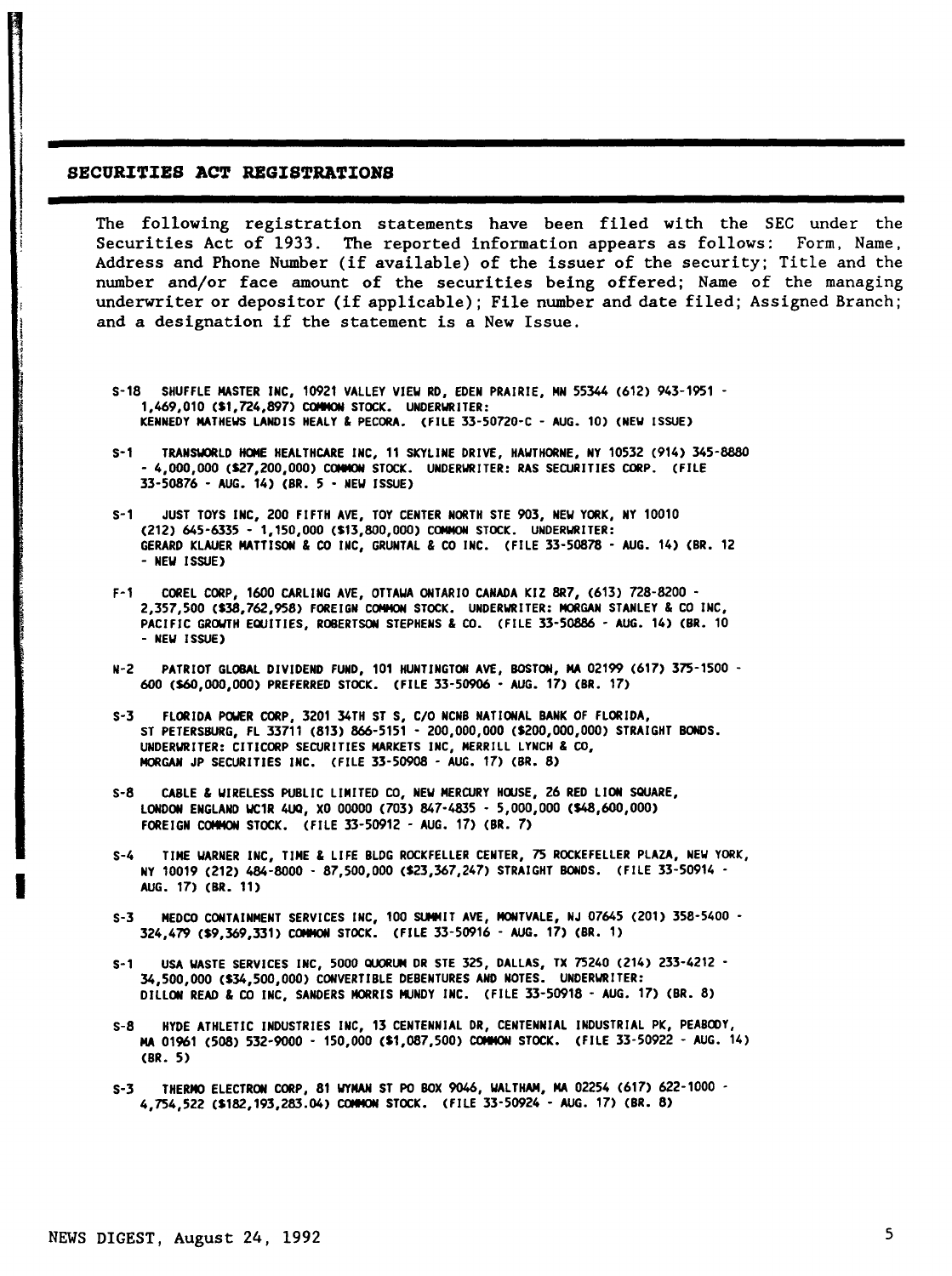- S-8 SOMATIX THERAPY CORPORATION, 850 MARINA VILLAGE PKWY, ALAMEDA, CA 94501 (415) 748-3000 - 1,287,738 (\$10,623,838\_50) COMMON STOCK. (FILE 33-50926 - AUG. 17) (BR. 4)
- S-2 VITRONICS CORP, 4 FORBES RD, NEWMARKET INDUSTRIAL PARK, NEWMARKET, NH 03857 (603) 659-6550 - 4,321,392 (\$3,928,539) COMMON STOCK. (FILE 33-50928 - AUG. 17) (BR. 9)
- S-3 SOUTHWEST AIRLINES CO, 2702 LOVE FIELD DR, POBOX 36611, DALLAS, TX 75235 (214) 904-4000 - 200,000,000 (\$200,000,000) STRAIGHT BONDS. (FILE 33-50930 - AUG. 17) (BR. 3)
- S-8 ECHO BAY MINES LTD, 370 17TH ST SUITE 4050, DENVER, CO 80202 (303) 592-8000 2,000,000 (\$12,625,000) COMMON STOCK. (FILE 33-50932 - AUG. 17) (BR. 1)
- S-1 FOODMAKER INC *IDEI,* 9330 BALBOA AVE, SAN DIEGO, CA 92123 (619) 571-2121 1,584,573 (\$16,043,802) COMMON STOCK. (FILE 33-50934 - AUG. 17) (BR. 12)
- S-8 P&F INDUSTRIES INC, 300 SMITH ST, FARMINGDALE, NY 11735 (516) 694-1800 500,000 (\$1,000,000) COMMON STOCK. (FILE 33-50936 - AUG. 17) (BR. 1)
- S-8 EAGLE HARDWARE & GARDEN I*NCIWAI,* 101 ANDOVER PARK EAST STE ZOO, TUKWILA, WA 98188 (206) 431-5740 - 700,000 (\$11,375,000) COMMON STOCK. (FILE 33-50938 - AUG. 17) (BR. 9)
- S-1 ELECTRIC & GAS TECHNOLOGY INC, 13636 NEUTRON RD, DALLAS, TX 75244 (214) 934-8797 237,650 (\$950,600) COMMON STOCK. (FILE 33-50940 - AUG. 17) (BR. 6)
- S-' BANNER INDUSTRIES INC *INVI,* 14607 SAN PEDRO AVE STE 180, SAN ANTONIO, TX 78232 (512) 545-4722 - 2,069,876 (\$14,654,194) COMMON STOCK. (FILE 33-50942 - AUG. 17) (BR. 7)
- S-8 TRIMBLE NAVIGATION LTD *ICA/,* 585 N MARY AVE, SUNNYVALE, CA 94088 (408) 481-8000 75,000 (S628,125) COMMON STOCK. (FILE 33-50944 - AUG. 17) (BR. 7)

#### ACQUISITION OP SBCURITIBS

Companies and individuals must report to the Commission within ten days on Schedule 13D if after the acquisition of equity securities of a public company their beneficial interest therein exceeds five percent. Persons eligible to use the short form (Schedule l3G) may in lieu of filing a Schedule l3D file a Schedule l3G within 45 days after the end of the calendar year in which the person became subject to Section l3(d)(1). Companies and individuals making a tender offer must have on file at the time the tender offer commences a Schedule l4D-l.

Below is a list of recent filings of Schedules 13D and l4D, which includes the following information: Column 1 - the company purchased (top), and the name of the purchaser; Column 2 - the type of security purchased; Column - 3 - the type of form filed; Column 4 - the date the transaction occurred; Column 5 - the current number of shares (in OOO's) owned (top) and the current percent owned; Column 6 - the CUSIP number (top) and the percent owned; and Column 7 - the status of the filing, i.e., new, update or revision.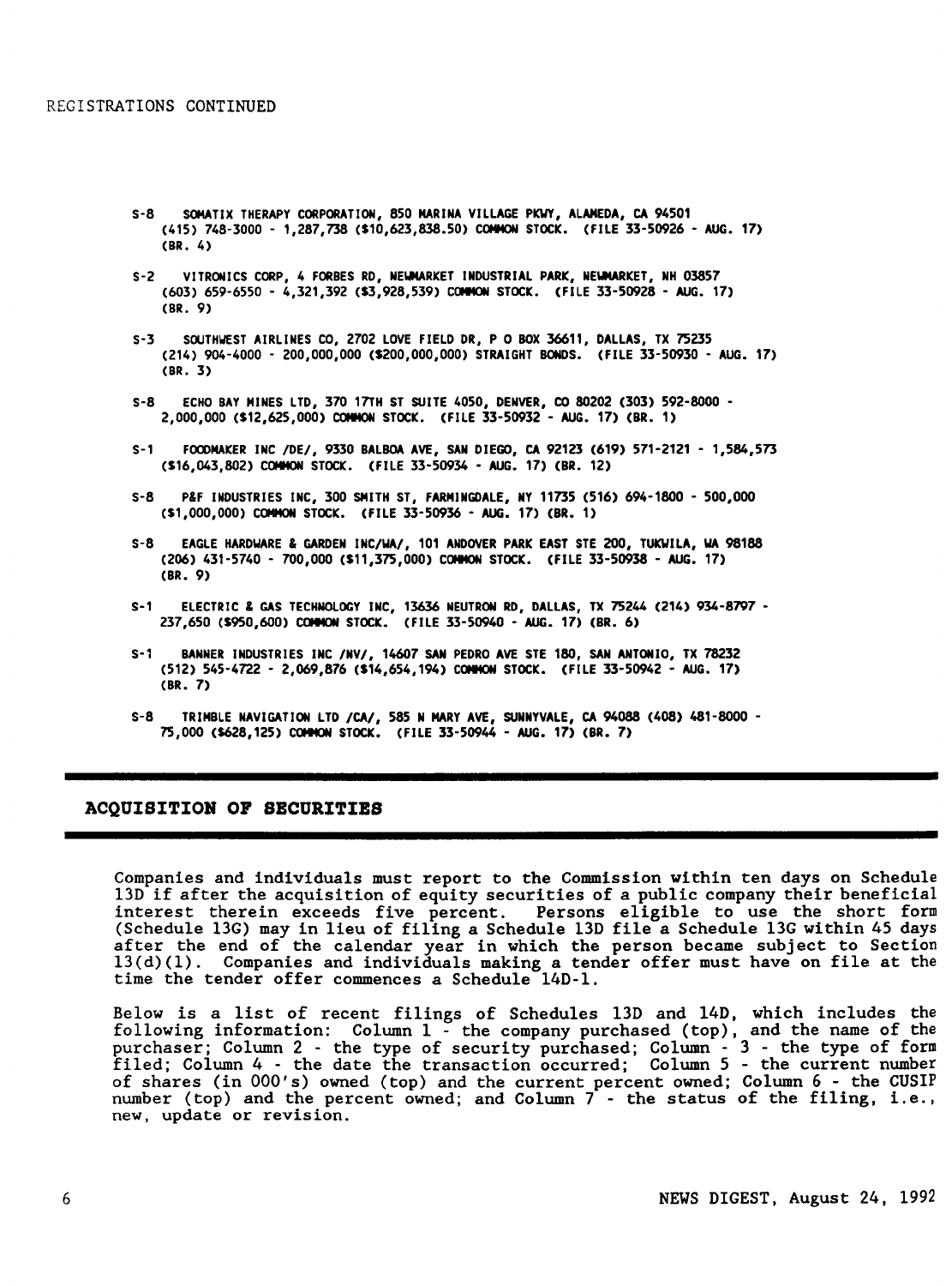## ACQUISITIONS

| NAME AND CLASS OF STOCK/OWNER |            | <b>FORM</b> | <b>EVENT</b><br><b>DATE</b> | SHRS(000)/ CUSIP/<br><b>XOUNED</b> | <b>PRIORX</b>    | <b>FILING</b><br><b>STATUS</b> |
|-------------------------------|------------|-------------|-----------------------------|------------------------------------|------------------|--------------------------------|
| ADVANCED NMR SYS INC          | COM        |             |                             |                                    | 1,816 00792110   |                                |
| DAVIS J MORTON ET AL          |            | 13D         | 8/17/92                     |                                    | 11.3 11.4 UPDATE |                                |
| <b>BLOCKBUSTER ENTMT CORP</b> | COM        |             |                             |                                    | 15,108 09367610  |                                |
| HUIZENGA H WAYNE ET AL        |            | 130         | 8/11/92                     | 8.8                                | 9.6 UPDATE       |                                |
| CHARTER GOLF INC              | <b>COM</b> |             |                             |                                    | 639 16199510     |                                |
| MONTIEL GERALD W              |            | 130         |                             | $8/8/92$ 6.7                       | 8.9 UPDATE       |                                |
| CONTROL DATA SYS INC          | <b>COM</b> |             |                             |                                    | 1,185 21899910   |                                |
| SILICON GRAPHICS INC          |            | 130         | 8/10/92                     | 10.0                               |                  | $0.0$ NEW                      |
| <b>KEENE CORP DEL</b>         | <b>COM</b> |             |                             |                                    | 886 48731510     |                                |
| ASSET VALUE FUND L P          |            | <b>130</b>  | 8/17/92                     | 8.5                                | 9.6 UPDATE       |                                |
| PARAGON MTG CORP              | <b>COM</b> |             |                             |                                    | 590 69911710     |                                |
| JENSEN TERRYL K ET AL         |            | <b>130</b>  | 6/24/92                     | 7.9                                | 8.4 UPDATE       |                                |
| R B & W CORP                  | <b>COM</b> |             |                             | 969                                | 74925210         |                                |
| GAMCO INVESTORS INC ET AL     |            | <b>13D</b>  | 8/18/92                     | 17.5                               | 16.5 UPDATE      |                                |
| SHORT TAKES INC               | <b>COM</b> |             |                             | 698                                | 82599110         |                                |
| SILVERMAN ANTHONY ET AL       |            | 13D         | 4/30/92                     | 23.2                               |                  | <b>0.0 NEW</b>                 |

#### RECENT ax PILINGS

Form 8-K is used by companies to file current reports on the following events:

- 
- Item l. Changes in Control of Registrant. Item 2. Acquisition or Disposition of Assets.
- Item 3. Bankruptcy or Receivership.
- Item 4. Changes in Registrant's Certifying Accountant.
- Item 5. Other Materially Important Events.
- Item 6. Resignations of Registrant's Directors.
- Item 7. Financial Statements and Exhibits.<br>Item 8. Change in Fiscal Year.
- Change in Fiscal Year.

The companies listed below have filed 8-K reports for the date indicated and/or amendments to 8-K reports previously filed, responding to the item(s) of the form specified. Copies of the reports may be purchased from the Commission's Public Reference Room (when ordering, please give the date of the report). An invoice will be included with the requested material when mailed.

|                             |       | STATE 8K ITEM MO. |               |          |                |
|-----------------------------|-------|-------------------|---------------|----------|----------------|
| NAME OF ISSUER              |       |                   | CODE 12345678 | DATE     | <b>COMMENT</b> |
|                             | ----- |                   |               |          |                |
| ABRAXAS PETROLEUM CORP      | NV    |                   |               | 08/12/92 |                |
| AUTOMATIX INC               | DE    |                   | x             | 08/14/92 |                |
| AVCO FINANCIAL SERVICES INC | DE    |                   |               | 08/12/92 |                |

7

\